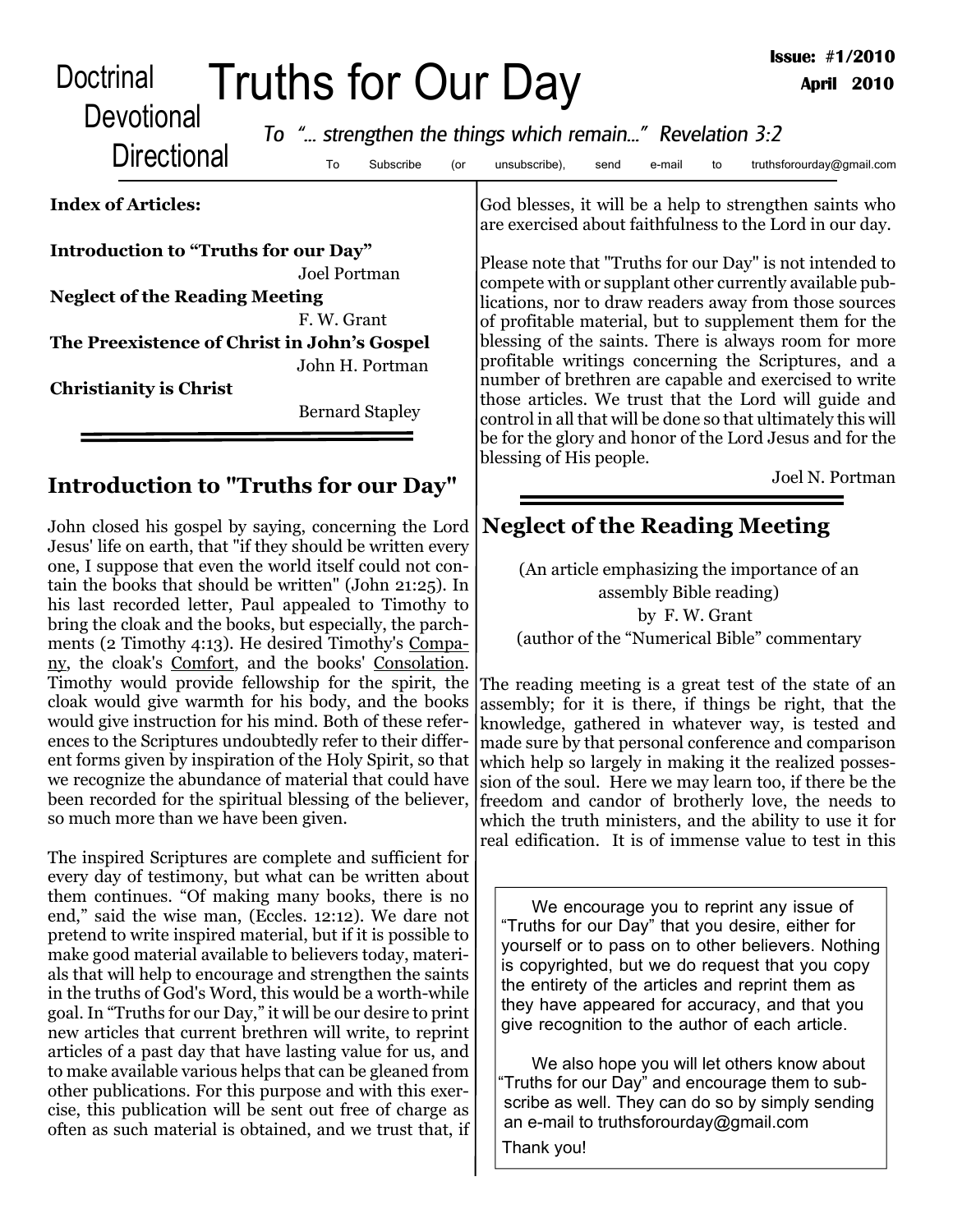way how far we have got the truth, while it is by this means what has been learned by each is thrown into the common fund, to enrich the whole. Those who know least would be surprised to realize how much the questions suggested by their own need may help in various ways the very people who answer them. And this is only one of the many modes in which the waterer is watered—the minister is ministered to.

The reading meeting is never, therefore, made needless or of little value by whatever multiplicity there may be of more detailed and connected teaching. Nay, all this creates a special need for the reading meeting, in order that the food laid before the whole may be individually digested and assimilated. Here, however, any lack of nearness to, and confidence in, one another will be surely felt as a hindrance, and need of another sort manifested to those who have eyes to see.

"The children of this world are" indeed "wiser in their generation than the children of light." Persons brought into the inheritance together of large worldly possessions would soon realize the necessity of becoming acquainted with what they had so much personal interest in. How few are there who, in the case of spiritual wealth which God has made their own, have boldness and earnestness to lay hold of what is theirs by any means available to them. When, over eighty years ago, the Spirit of God began to move freshly in the hearts of His people to recover them to one another, and to revive the almost lost idea of the assembly of God, the reading meetings were a marked and prominent sign of the awakened interest in His word, and that the people of God as such were awaking to claim for themselves their portion of it. No class of men could be allowed, however gifted, however educated and sanctioned by the mass, to stand between their souls and the possession of what was needed alike by all and designed by God for all. Now, alas, the decay of the reading meeting means nothing else but the subsiding of that eager enthusiasm for the truth that then was, and the lessened consciousness of the Spirit of God being in each and all to give to each for himself the power to acquire possession. The flood-tide is gone, and the diminished stream begins to confine itself to the old channels.

We need to proclaim again that God never designed "theology" to be for a class of theologians, but all the treasures of His word to be for all the people, not a thing in it to be hidden, save from the eyes of the careless and indifferent, those who are willing to exchange their heavenly birthright for a mess of the world's pottage. We need once again to assert that teachers are only a pledge on God's part of His eager-

ness to have all to know,—not that He has restricted to these the possession of any kind of spiritual knowledge. Teachers are only to show that there, in the living fount from which they draw, is the living water for all, as free for others as for themselves. They are only the truth of God's word made to stand out in blazon before the eyes of those who have not yet found it there where He has put it for them, and with this for a motto of encouragement to those who have faith in a God that cannot lie, "Every one that seeketh, findeth."

The success of teachers is shown by their ability to make others independent of them when men say to them, as the Samaritans to the woman of Sychar, "Now we believe, not because of thy saying"; and in proportion as the church of God by their means is made to realize its ability for self-edification. So the apostle says that Christ has given gifts unto men,—"some, apostles; and some, prophets; and some, evangelists; and some, pastors and teachers; for the perfecting of the saints unto the work of ministry, unto the edification of the body of Christ, until we all come into the unity of the faith and of the knowledge of the Son of God, unto a perfect man, unto the measure of the fullness of Christ" (Eph. iv. 11-13). That is, the "work of the ministry"—and this is left open to the largest construction—is what the saints as a whole are to be perfected unto[?]. Every saint is free to "covet earnestly the best gifts" (I Cor. xii. 31), and responsible to use all the ability he has, of whatever kind, to enrich others with it. "The manifestation of the Spirit is given to every man to *profit* withal"; and if there are special evangelists, all are free and called upon, each in his measure, to evangelize; if there are special teachers, all are free and responsible to communicate to others what God has given them of His truth. Love to each other, love to souls, is to have liberty and to be encouraged everywhere.

How blessed would be an assembly of saints in this condition, everyone realizing that the fullness of all spiritual knowledge was open to him to enjoy, that the best gifts were his to covet, that he was, by the simple wondrous fact of his endowment with the Spirit, the ordained minister of Christ to the world, the ordained servant and helper of his brethren. How intolerable is the thought of class restrictions to limit and hinder the grace of God in His people, yet, alas, into which, sensibly or insensibly, they so readily sink down! The development of all gift is necessarily hindered by it; and this is largely the reason why so few among us are going forth to labor in the ample fields on every side, and why the gatherings develop so little strength and stability. We need not *talk* about a "laity" to *have* one. Let God's people sink down into indolent acquiescence in their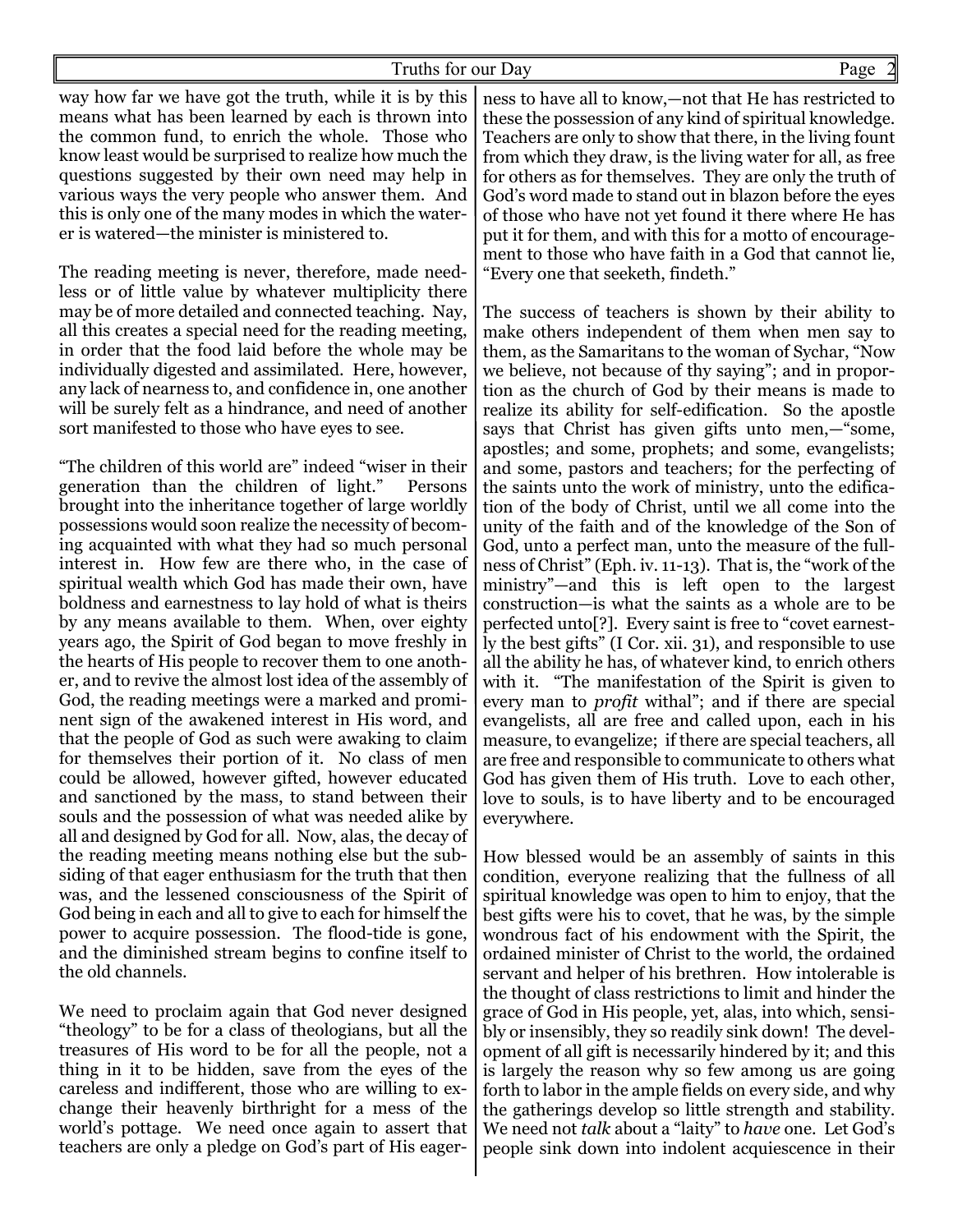inability for their spiritual privileges, and little gift of any kind is likely to develop among them. Those that can be fed only with the spoon, are infants or invalids. On the other hand, where spiritual life is strongest we shall be most fully conscious of our need of one another. For spiritual feebleness means always a strong world-element, and occupations, aims, pleasures, in which as children of God, we can have no fellowship can be no help to one another. Our spiritual links have become proportionately theoretical, formal, sentimental. But where life is practical and earnest, its needs will be felt and the grace realized which has united us together. Every one has a place to fill that none other can fill; every one is necessary. Good it is to remember this, as to ourselves and as to every other. If we forget it, we cannot by this escape from the consequences.

F. W. Grant, July 1914

## **THE PREEXISTENCE OF CHRIST IN JOHN'S GOSPEL**

by John H. Portman (deceased) 1944

Of the four Gospel Narratives in the New Testament, John is the only one who attempts definitely to prove the preexistence of Christ. The other three writers begin their accounts with the incarnation and only show the deity of Christ in an incidental way. Their purposes are connected with Christ as the King, the Servant, or the Son of Man and not as the Son of God.

John, the writer of the Fourth Gospel, begins his gospel, not with a human genealogy, but with a prologue in which he introduces the Logos. No other writer uses this term in the New Testament, though it was common in Greek literature.

In the beginning was the Logos. The phrasing of this is an allusion to Gen. 1:1, and somewhat similar to I Jn. 1:1 also, but no two of these beginnings are the same. The beginning of Gen. 1:1 is obviously that of creation, this beginning in John 1:1 antedates creation. One can see this because verse one precedes logically verse three where creation is mentioned, and it would be impossible to have the Logos as creator and not have Him existing before creation.

No matter what definition was placed on "logos" by Greek writers, God took that word and invested it with a peculiar meaning. The Logos of John is the eternal revealer of the divine being. The Logos is the means by

which God reveals Himself just as the Spirit is that by which He communicates Himself.

That the beginning here antedates creation we have already seen. Whether it be of eternity past or just prior in point of time to creation matters little to our finite minds. The fact is that as far back as we can go there was the Logos, the revealer of God. The Logos existed with God and the Logos was God. Even without this last statement we would of necessity conclude that the Logos was God, for only an infinite Being with divine essence could be the revealer of a like infinite Person. Nothing finite can grasp the infinite, much less make other finite beings comprehend Him.

That the Logos was the Creator we have already stated. Verse three states that He created all things. Whether these "all things" of John 1:3 (c.f. Col. 1:16) are included in the statement of Gen. 1:1 or not, we do not know, but the fact remains that the Logos was the One who was the active agent in all creation.

Verse four refers, not merely to the possession of life but to that attribute of God which is Life. Men possess life as a transient gift but God is Life. If the Creator was not Life, He could not create living organisms.

In these four short verses we have profound statements, the depths of which cannot be fathomed. The Logos was God, was preexistent with God, and was the Creator of all things. So far we have not attempted to identify the Logos as the Christ. But in John 1:14 the writer speaks of the incarnation, clearly linking the Logos with the babe born in the manger at Bethlehem, who was Jesus of Nazareth. That the Logos is Christ may also be seen by a comparison of Col. 1:16 with John 1:3,10. Beside all this we have the logical deduction of the prologue of John, and the comparison of the body of the writing in which Christ states that it was His mission to reveal the Father, whom no one had seen at any time, John 1:18; 4:25,26; 5:20,37; 8:19,28, etc.

John 1:14 further states that the glory of Christ was that of the Only begotten of the Father, full of grace and truth. From the passage Phil. 2:5-8 we learn that Christ had to veil His glory when He became incarnate; but despite this, those who knew Him as John did could see that He was divine by the glory of His person. This is a real testimony to the deity of Christ, and therefore also to His preexistence.

Both in 1:15 and 1:30 John the Baptist testifies that Christ existed before becoming incarnate. As to earthly life John was some six months older than Christ, but he states that He was before him. This does not alone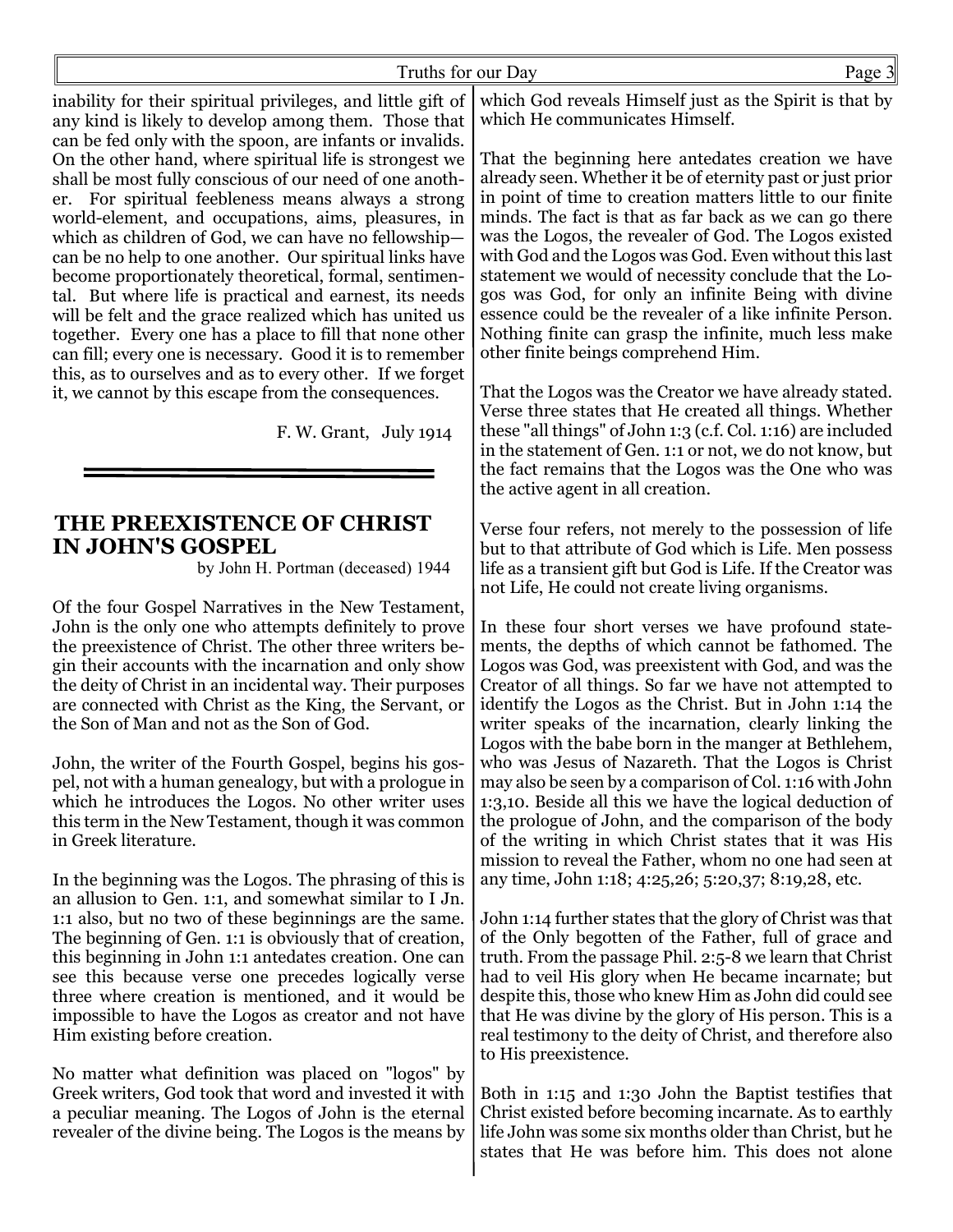| Truths for our Day                                                                                                                                                                                                                                                                                                                                                                                                                                                                                                                                                                                     | Page 4                                                                                                                                                                                                                                                                                                                                                                                                                                                                                                                                                                                                                                                                                                     |  |  |  |
|--------------------------------------------------------------------------------------------------------------------------------------------------------------------------------------------------------------------------------------------------------------------------------------------------------------------------------------------------------------------------------------------------------------------------------------------------------------------------------------------------------------------------------------------------------------------------------------------------------|------------------------------------------------------------------------------------------------------------------------------------------------------------------------------------------------------------------------------------------------------------------------------------------------------------------------------------------------------------------------------------------------------------------------------------------------------------------------------------------------------------------------------------------------------------------------------------------------------------------------------------------------------------------------------------------------------------|--|--|--|
| mean before in the sense of preferment or position, but<br>also before in the sense of preexisting before John was<br>born.                                                                                                                                                                                                                                                                                                                                                                                                                                                                            | fixion that He came forth from the Father. Because of<br>this frank statement the disciples were convinced in<br>their own minds that He had preexistent life. They were<br>harder to convince than most men would be after seeing                                                                                                                                                                                                                                                                                                                                                                                                                                                                         |  |  |  |
| Moving on to 8:58 we have the statement of Christ<br>Himself to His preexistence. He testifies to the Jews<br>that He was before Abraham. Back in verse 56 He                                                                                                                                                                                                                                                                                                                                                                                                                                          | as many miracles and hearing so often the claims of<br>Jesus to deity had seen.                                                                                                                                                                                                                                                                                                                                                                                                                                                                                                                                                                                                                            |  |  |  |
| intimated that Abraham knew about Him, though<br>those Jews about Him didn't. He might have revealed<br>what we know from a study of Old Testament Theo-<br>phanies, that He had spoken with Abraham and<br>supped with him (Gen. 18). The Jews thought Him a<br>blasphemer and took up stones to kill Him because<br>they understood the claim Christ had made to be the<br>claim of deity.                                                                                                                                                                                                           | Again in 17:5 in Christ's high priestly prayer, He asks<br>the Father to glorify Him with the glory that He had<br>with the Father before the world was. This takes us back<br>to a time in eternity past before the creation of the<br>universe. There Christ existed in fellowship and equali-<br>ty with the Father. Only the Trinity existed together<br>without any created beings whatsoever.                                                                                                                                                                                                                                                                                                        |  |  |  |
| There are many places in this Gospel in which Christ<br>asserts His deity. Of these we do not have the space to<br>speak, but a study of the term applied to Christ, "Son of<br>God" we shall consider. John the Baptist speaks thus<br>of Christ three times in 1:29, 34, 36. of God also in 1:49.<br>Nathaniel calls Christ the Son of God.                                                                                                                                                                                                                                                          | In conclusion we may say that John answers very con-<br>clusively Pilate's question which he put to Christ in the<br>judgment hall, "Whence art thou?" Christ gave him no<br>answer because He did not want to satisfy idle curiosity<br>to speak preexistence to an unbelieving Gentile. John<br>has undertaken to develop the answer for us in his<br>writing, and for this revelation we are grateful because<br>it helps us to see the love of Christ even more-to see                                                                                                                                                                                                                                 |  |  |  |
| We are all children of God by faith in Jesus Christ when<br>we believe, by virtue of the new-birth through which<br>God makes us His sons. Not one of these terms is used<br>of saints in the way that Son of God is used of Christ.                                                                                                                                                                                                                                                                                                                                                                   | from what heights He came to save lost human souls.                                                                                                                                                                                                                                                                                                                                                                                                                                                                                                                                                                                                                                                        |  |  |  |
| Each of us belongs to a class or group called sons or                                                                                                                                                                                                                                                                                                                                                                                                                                                                                                                                                  | <b>Christianity is Christ</b>                                                                                                                                                                                                                                                                                                                                                                                                                                                                                                                                                                                                                                                                              |  |  |  |
| children. Not one of us can be called the son, but only<br>$\underline{a}$ son. To be a son of God in the sense in which Christ                                                                                                                                                                                                                                                                                                                                                                                                                                                                        | Bernard A. Stapley                                                                                                                                                                                                                                                                                                                                                                                                                                                                                                                                                                                                                                                                                         |  |  |  |
| is, one would need to be God also. Christ is said to be<br>begotten of God, we understand that He is of identical<br>substance and essence with the Father. This of necessi-<br>ty excludes us because we are not begotten of God as<br>the Only Begotten Son is. We do not believe that Christ<br>was not eternal in His preexistence and not always<br>coexistent with the Father, but that the relations be-<br>tween the two in the Godhead are best illustrated to us<br>as father and son in the human family in that the<br>Father directs the Son, though both are coequal with<br>the Spirit. | Every true believer in our Lord Jesus Christ will be<br>convinced of the truth expressed in the well known<br>phrase that Christianity is Christ. Indeed it could be<br>nothing less, for God, before the world began, destined<br>us "to be conformed to the image of His Son" (Rom.<br>8:29). His great purpose is to fill heaven with men and<br>women like Christ, "that we should be holy and without<br>blame before Him in love" (Eph. $1:4$ ). It is with great<br>joy that we look for the day when our Lord Jesus shall<br>change "the body of our humiliation that it may be<br>conformed to the body of His glory" (Phil. 3:21 RV). Oh,<br>the wonder of that day when He shall "present it to |  |  |  |
| The term "only begotten" as used in John in $1:14,18$ ;<br>3:16,18 always means Christ's relation to the Father<br>which is peculiar to these two members of the God-<br>head. Preexistence, then, is not only implied by these<br>clear references to deity, but demanded, as Christ<br>could not be God without being endlessly existent from<br>eternity past to eternity future.                                                                                                                                                                                                                   | Himself a glorious church, not having spot, or wrinkle,<br>or any such thing; but that it should be holy and without<br>blemish", (Eph. 5:27). When at last the deep, prayerful<br>longing of His heart is answered: "Father, I will that<br>they also, whom thou hast given me, be with me where<br>I am; that they may behold my, thou hast given me"<br>(John 17:24). Then, "He shall see of the travail of His<br>soul, and shall be satisfied" (Isaiah 53:11).                                                                                                                                                                                                                                        |  |  |  |
| Many other passages in John could be alluded to in<br>proving the preexistence of Christ, but one conclusive                                                                                                                                                                                                                                                                                                                                                                                                                                                                                           | There are many scriptures that come to mind when we                                                                                                                                                                                                                                                                                                                                                                                                                                                                                                                                                                                                                                                        |  |  |  |

proving the preexistence of Christ, but one conclusive one is found in chapter sixteen which leaves no room for doubt on the subject. In 16:28-30 Christ reveals to the disciples in the upper room on the eve of His cruci-

contemplate our blessings and privileges. They often remind us of the great price that was paid in blood by our Lord Jesus in order that we might be so blessed. We wonder at the greatness of the love of God for a world of